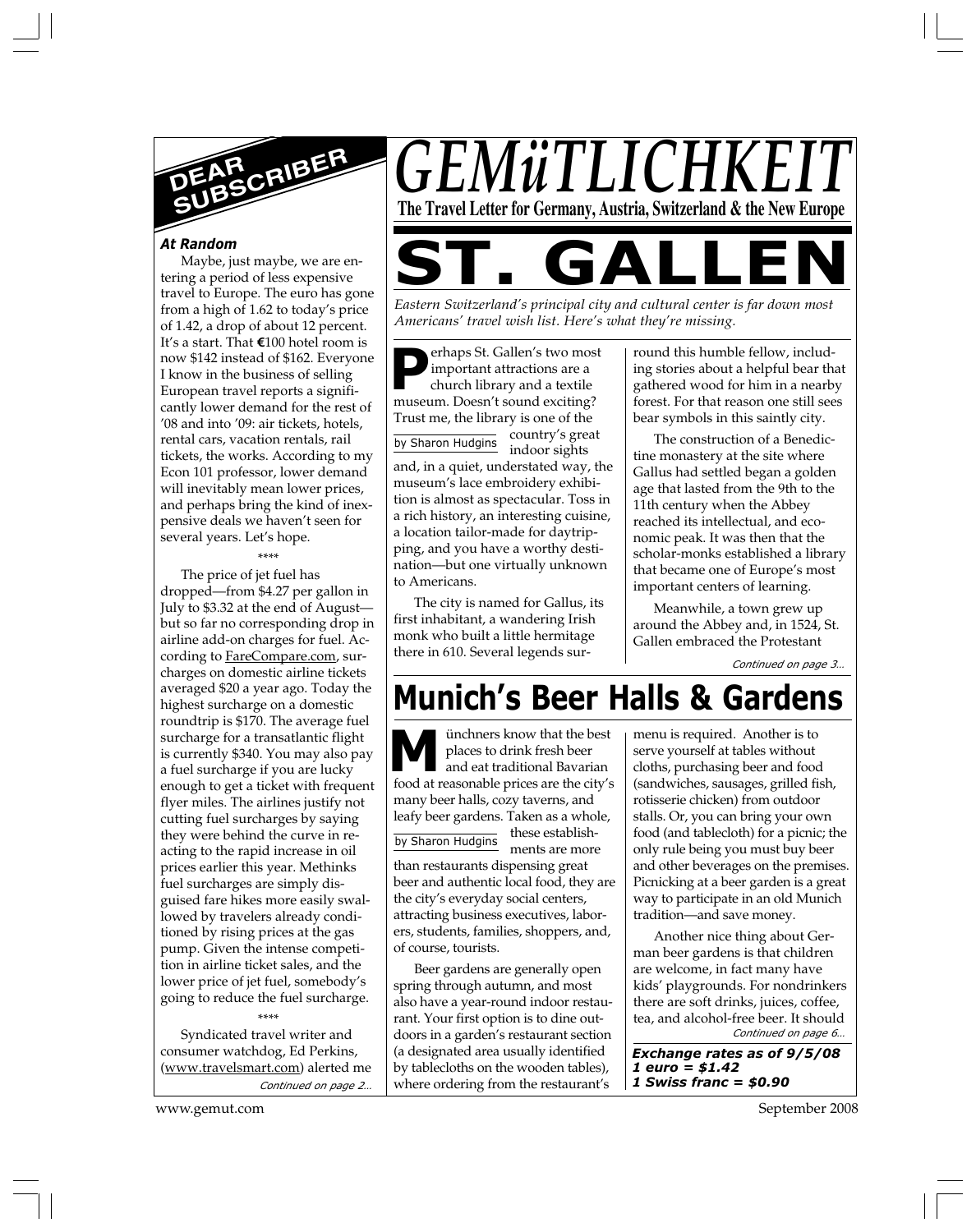# *DEAR SUBSCRIBER Continued from page 1*

to a new problem with credit cards. For security reasons, most European credit cards contain a chip requiring a PIN (personal identification number) to complete transactions. In other words in addition to providing a signature, European cardholders often have to supply a PIN. Many American cardholders don't have such a number and have thus been denied use of their cards at some European establishments. However, Americans who have a credit card PIN are not advised to use it for normal purchases, since some U.S. banks treat these transactions as cash advances and impose various extra charges. Visa (and one assumes Mastercard as well) counsels cardholders in these situations to, first, advise the merchant that a PIN is not required with chip-less cards, then to swipe the card and follow the prompts in his card reader. If that doesn't work, ask the merchant to phone a Visa representative. Bottom line: Visa says your signature-only card should be accepted by all participating Visa merchants.

#### \*\*\*\*

Now is the very best time to book a cruise. Most cruise companies give their biggest discounts for early booking. **Uniworld**, for example, discounts some riverboat trips as much as \$1000 per person if booked prior to September 30 (plus you get a five-percent discount if you reserve through our travel department—800-521-6722x2). A

lesser discount is available for bookings made by the end of November. By the way, there's a ton of information to be mined on just about any cruise at our website, www.gemut.com. In the right-hand navigation column, under "Plan Your Trip," click "Cruise/Package Tour Search."

\*\*\*\* Starting October 1, United will charge for meals served in economy class on transatlantic flights between Washington Dulles Airport and European destinations. Assuming no more than a dozen or so flight attendants are physically abused by starved, flatbroke passengers, this is a policy that will spread to other routes. Whatever. A good, fresh deli sandwich carried aboard beats the microwave TV-dinner fare currently being served.

# \*\*\*\*

 Because it's pretty much the same month after month, you may have begun to ignore the little *Gemütlichkeit* feature (usually on page four) that lists websites especially useful to Europe-bound travelers. Though the list hasn't changed much over the past couple of years, some of the websites have. Viamichelin.com, for example, just keeps adding features and is an indispensable tool for the auto traveler. At <u>www.bahn.de</u> one can now purchase point-to-point rail tickets. The tourist office websites for Germany, Austria and Switzerland constantly add content and features to their thousands of pages of useful info. A site that's not listed, but probably

www.gemut.com http://theeuropetraveler.com

should be, is www.slowtrav.com, where one can read thoughtful and, best of all, trustworthy reviews of European vacation rental properties.

The answer to 90-percent of European travel questions can be found in the dozen or so websites listed on page four.

\*\*\*\*

For this sordid little item you first need to know that Switzerland gets most of its oil from Libya. Recently, the Libyan government advised its citizens not to travel to Switzerland. Why? Two employees of Muammar Gaddafi's son, Hannibal, and wife, Alice, filed and then withdrew a criminal complaint against the pair for "bodily injury, restraint, and verbal threats" that reportedly took place in the Gaddafi suite at a Geneva luxury hotel. Three years ago in Paris, the gallant Mr. Gaddafi was given a fourmonth suspended sentence for slapping a pregnant woman and for car- $\blacksquare$ rying a gun.—RHB

## **Using Gemütlichkeit**

• Hotel prices listed are for one night. Discounts are often available for longer stays.

• All hotel prices include breakfast unless otherwise noted.

• Local European telephone area codes carry the "0" required for in-country dialing. To phone establishments from outside the country, such as from the USA, do not dial the first "0".

#### **Logging on to Our Website**

Back issues in PDF format from January 1993, except for the most recent 10, are available free to subscribers only at www.gemut.com (click on "Members"). To access the issues, enter the user name and password published in this space each month. The new codes are:

User Name: **nmag** Password: **5082**

| <b>GEMüTLICHKEIT</b><br>Vol. 22, No. 8                                                                                                       | <b>HOTEL RESTAURANT RATING KEY</b> |              |                            |              |
|----------------------------------------------------------------------------------------------------------------------------------------------|------------------------------------|--------------|----------------------------|--------------|
| September 2008<br>The Travel Letter for Germany, Austria, Switzerland & the New Europe                                                       | <b>Rating Scale</b>                | <b>Scale</b> | <b>Restaurant Criteria</b> |              |
| <b>Publishers:</b>                                                                                                                           | Excellent                          | 16 - 20      | Food                       | 65%          |
| <b>Robert H. &amp; Elizabeth S. Bestor</b><br>Nikki Goth Itoi<br><b>Executive Editor:</b>                                                    | Above Average                      | 12 - 15      | Service                    | 20%          |
| <b>Contributors:</b><br><b>Tom Bross</b>                                                                                                     | Average                            | 8 - 11       | Atmosphere                 | 15%          |
| <b>Sharon Hudgins</b>                                                                                                                        | Adequate                           | 4 -<br>- 7   |                            |              |
| <b>Thomas P. Bestor</b><br><b>Consulting Editor:</b><br><b>Online Services:</b><br><b>Kurt Steffans</b>                                      | Unacceptable                       | $0 - 3$      |                            |              |
| <b>Subscriber Travel Services:</b><br><b>Andy Bestor, Laura Riedel</b>                                                                       | <b>Hotel Rating Criteria</b>       |              | <b>Value Rating</b>        | <b>Scale</b> |
| Gemütlichkeit (ISSN 10431756) is published 10 times each year by UpCountry                                                                   | People/Service                     | 30%          | Outstanding Value          | $17 - 20$    |
| Publishing, 288 Ridge Road, Ashland OR 97520. TOLL FREE: 1-800/521-<br>6722 or 541/488-8462, fax: 541/488-8468, e-mail travel@gemut.com. Web | Location/Setting                   | 15%          | Very Good Value            | 12 - 16      |
| site: www.gemut.com. Subscriptions are \$67 per year for 10 issues. While                                                                    | Guestrooms                         | 30%          | Average Value              | $9 - 11$     |
| every effort is made to provide correct information, the publishers can make<br>no guarantees regarding accuracy.                            | Public rooms                       | 5%           | <b>Below Average Value</b> | $5 - 8$      |
| <b>POSTMASTER: SEND ADDRESS CHANGES TO:</b>                                                                                                  | Facilities/Restaurant              | 20%          | A Rip-Off                  | 0 -          |
| Gemütlichkeit, 288 Ridge Road., Ashland OR 97520                                                                                             |                                    |              |                            |              |

Gemütlichkeit 2 September 2008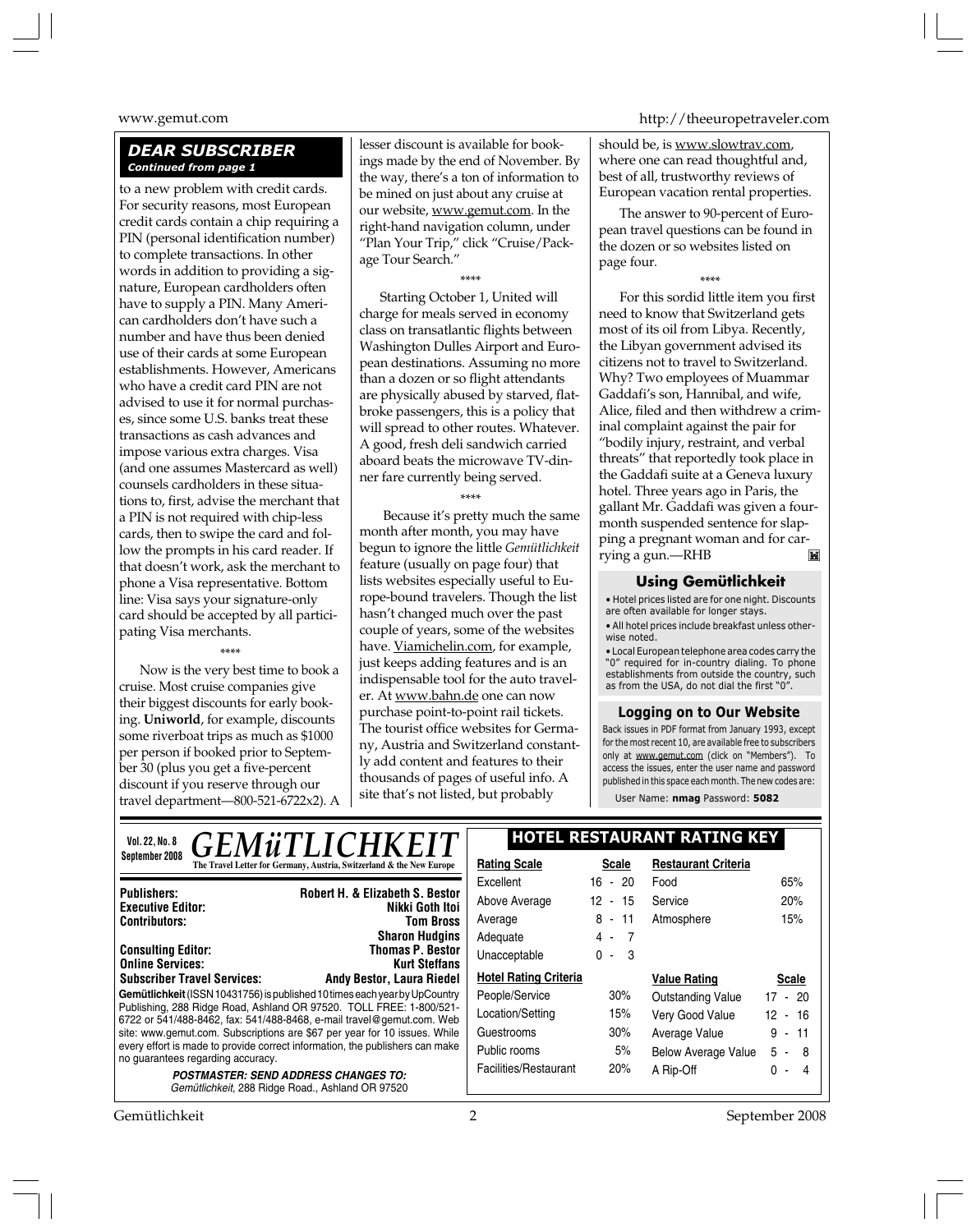#### http://theeuropetraveler.com www.gemut.com

# *ST. GALLEN Continued from page 1* **Population:** 74,000

Reformation. It was during the middle ages that the region became an important linen-producing center. Cotton later supplanted flax in the local spinning and weaving mills, and during the Industrial Revolution the machine-embroidery industry created new wealth for the city's entrepreneurs.

Today, the production of textiles and fabric in and around St. Gallen is in high gear, and the town remains a major Swiss cultural center, with a symphony orchestra, museums, and many fine buildings from medieval to modern. Its university is one of the leading European centers for the study of economics and business, and hosts the annual St. Gallen Symposium, a world-renowned forum on contemporary global issues.

### Sightseeing

Compact enough to see the main sights in two or three days, the city is interesting enough for a longer stay, especially as a base for Bodensee excursions and to other nearby attractions. Most of the historic *Altstadt* is a pedestrian zone of narrow cobblestone lanes, spacious squares, and lively sidewalk cafes. Facing the streets are the wealthy textile merchants' houses, many of their facades adorned with the ornate oriels (bay windows) for which St. Gallen is famous.

Start at the old **Abbey District**, a UNESCO World Heritage Site since 1983. The gems of this ecclesiastical complex are the **Monastery Library** and the **Cathedral of St. Gallus and Otmar**. The dazzling rococo Library rates three stars ("worth a journey") in Michelin's *Green Guide for Switzerland*. The current building (constructed in the 1700s) houses a priceless collection of books and illuminated manuscripts dating to the 8th century. Though the monastery was officially disbanded in 1805, the library remains intact, as does the splendid Baroque cathedral with its exquisitely carved wooden choir stalls and two impressive pipe or-

# **St. Gallen Basics**

**Elevation:** 675 meters (2,215 feet)

**Visitor Information:** St. Gallen-Bodensee Tourismus, Bahnhofplatz 1a, 9001 St. Gallen, tel. +41/71-227- 37-37, fax 227-37-67, info@st.gallenbodensee.ch, www.st.gallenbodensee.ch

#### **Driving distances from:**

| <b>Basel</b> | 170 km | 106 miles |
|--------------|--------|-----------|
| <b>Bern</b>  | 210 km | 130 miles |
| Geneva       | 370 km | 230 miles |
| Lucerne      | 140 km | 87 miles  |
| Munich       | 264 km | 164 miles |
| Zürich       | 85 km  | 53 miles  |

**Discounts:** Some museum tickets are valid for other museums on the same day. Check with the tourist information office for other current discounts.

**Nearest airport:** Airport St.-Gallen-Altenrhein, served by Austrian Airlines. Nearest large airport is Zürich, with frequent train connections between St. Gallen and the airport.

**Rail service:** Numerous rail connections from the Hauptbahnhof on the Swiss national rail system, ICE express trains, and private railways with routes to the Alps.

**Recommended guidebooks:** *St. Gallen City Guide* (2007), available at the tourist office, bookstores, and museum shops (CHF 10). *Discover and Experience St. Gallen – Lake Constance Region 2008*, free booklet available from St. Gallen-Bodensee Tourismus, info@st.gallen-bodensee.ch

gans (check the schedule of organ concerts).

Museums of note include the large **Textile Museum**, with a permanent collection of Swiss embroidery, textile treasures from the 4th to 20th centuries, and special temporary exhibits. The hand-embroidered lace will bring oohs and aahs even from husbands.

Furnished period rooms from 16th and 17th century St. Gallen are featured at the **Museum of History and Ethnology**. The **Museum of Fine Arts** offers a rich collection of paintings and sculptures from the Middle Ages to the present. There is even a **Beer Bottle Museum** at the

Schützengarten Brewery (Switzerland's oldest), with 2,000 bottles from around the world.

Every Wednesday and Saturday the **Marktplatz** hosts an open-air market, and flea markets are frequent in summer and fall (the tourist office has schedule info).

**Guided tours** can provide a good overview of a city. St. Gallen's tourist office offers walking tours every Saturday (January to April), Monday through Saturday (May to October), and an additional tour on Sundays in June and July (CHF 15 for adults). Each Tuesday's tour focuses on a single theme, such as art and architecture, houses and their inhabitants, or witches and saints, with special Christmas-theme tours in December. English-language tours on request (phone ahead). Meeting point: Tourist Information, Bahnhofplatz 1a.

#### Day Trips

Two commodities Switzerland is famous for—cheese and chocolate should be tasted at their source, and St. Gallen is a place to do just that. A short drive away, in the tiny village of **Stein**, at the **Appenzeller Schaukäserei** (Demonstration Cheese Dairy), the public can view the entire cheese-making process in a modern, automated factory. Its shop sells a good selection of cheeses, other milk products, jams, chocolates, local wines, and fruit liquors. In the adjacent restaurant, a tasting platter of five Appenzeller cheeses costs CHF 7.50/person, and the menu offers a variety of local cheese dishes for CHF 8-26. (Appenzeller Schaukäserei, 9063 Stein AR, tel. +41/71-368-50-70, fax 368-50-75, info@schaukaeserei-stein.ch, www.schaukaeserei.ch)

Save time for the superb **Appenzeller Folk Art Museum** next door, and its three floors of fascinating regional folk art and exhibits on daily life in this part of Switzerland. (Appenzeller Volkskunde Museum, 9063 Stein AR, tel. +41/71-368-50-56, fax 368-50-55, info@appenzellermuseum-stein.ch, www.appenzellermuseum-stein.ch)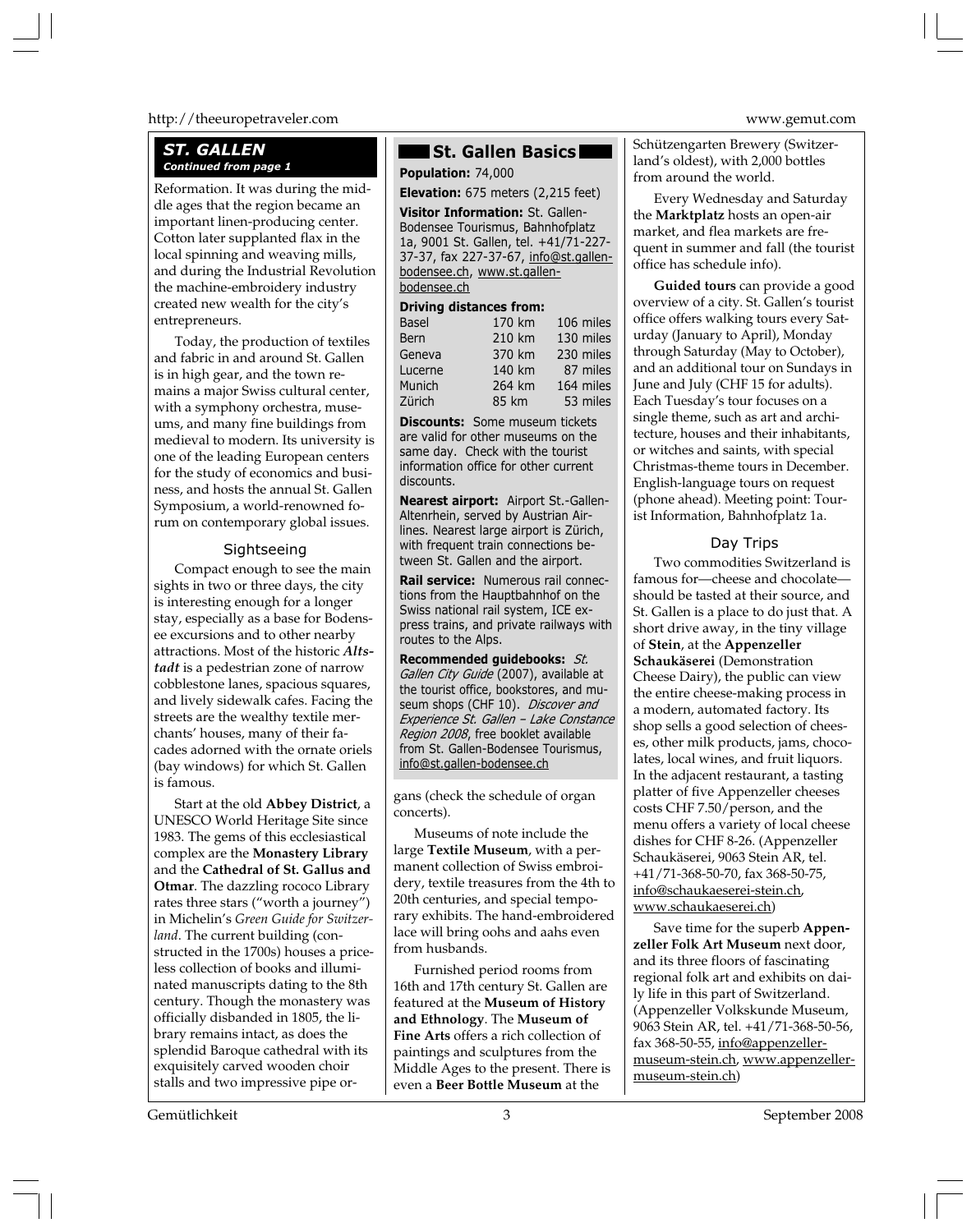Also near St. Gallen is **Schoggiland** in the town of **Flawil**, site of the big **Maestrani chocolate factory**. ("Schoggi" is the Swiss diminutive for "chocolate.") Follow a free selfguided tour along the factory's Visitors Gallery (weekdays are best, when the machines are running) or a guided walking tour, with chocolate tasting, every Wednesday afternoon, March through November. The factory-outlet shop sells a huge variety of high-quality chocolate at favorable prices. (Schoggiland, Toggenburgersrasse 41, 9230 Flawil, tel. +41/71-228-38-88, fax 228-38-00, info@maestrani.ch, www.schoggiland.ch)

### **St. Gallen Hotels**

It can't be sugarcoated, at current exchange rates, hotels in Switzerland are expensive when compared with the rest of Europe. Guestrooms in the center of the city generally cost more (and are often smaller) than those outside the center. If you're traveling by car, parking in town can be expensive. The trade-off is convenience; in the center visitors can

**Key Websites for the Traveler • www.gemut.com** Gateway site for travelers to Germanic Europe, including car rental, rail passes, hotel bookings, traveler feedback, travel tips, and past issues (free access to back issues for subscribers; see log-on info on page 2).

**• www.viamichelin.com** The Michelin database of hotels and restaurants, plus great interactive trip planning tools

**• www.travelessentials.com** Guidebooks, maps, travel accessories, luggage, all at 10 percent off for subscribers. Use discount code gemut2008.

**• www.webflyer.com** Informative frequentflyer forums make this a must for air travelers

**• bahn.hafas.de/bin/query.exe/en** German rail website, with train schedules throughout Europe, as well as Germany

**• www.sbb.ch/index\_e.htm** Swiss and European rail schedules

**• www.ski-europe.com** Top Web resource for skiers with much data on Alpine resorts

**• www.myswitzerland.com** Website of Switzerland's national tourist authority

**• www.germany-tourism.de** Germany's national tourist authority

**• www.austria.info/us** Austria's national tourist authority

**• www.historicgermany.com** Website for an alliance of historic German cities

**• www.thetravelinsider.info** Info on electronics for travelers — cell phones, computers, etc.

Gemütlichkeit 4 September 2008

walk or take public transportation to the major sights, thereby saving time and money. Train travelers are virtually bound to the center.

Guestrooms in mid-priced two and three-star hotels all have telephone and television; many have Internet connections, but none are air conditioned. At the four-star level, prices are of course higher, but there are more amenities such as air conditioning, mini-bars, and coffeemakers (although the rooms themselves may not be any larger than in lower-priced hotels). Hotel bills can often be settled in both euros and Swiss francs.

## Hotel am Ring

**EDITOR'<sup>S</sup> CHOICE** This small, romantic, old-Vienna-style hotel has only 10 rooms (13 beds), so booking in advance is a necessity, says the friendly owner, a fluent, Englishspeaking woman with a healthy sense of humor, who has run this popular hotel for 32 years.

Entering the building is a bit like stepping back into the 19th century. Each guestroom is different, filled with antiques and decorative textiles, including bed linens handembroidered by the proprietress. Every room has one or more stained-glass window, and oriental rugs are scattered throughout the narrow halls. Most rooms include a separate, ornate, custom-made porcelain sink and mirror as well as a small *en suite* stall for toilet and shower (one room has a large full bath), obvious recent additions to this *Jugendstil*-era building.

The stairs from the tiny lobby are steep (there's no elevator). "We don't have a fitness center," laughed the landlady, "but our stairs will keep you in good shape."

A generous buffet is served in the richly decorated breakfast room, which looks more like an overstocked antique shop than a small hotel. Every surface is covered with decorative objects from earlier times, and at least a dozen glass chandeliers hang from the ceiling.

Am Ring is centrally located, an

www.gemut.com http://theeuropetraveler.com

easy seven-minute walk from the main train station. Visitors arriving by auto can park on the street or at a nearby public garage.

**Daily rates:** Singles CHF 95-125, doubles CHF 135-145 **Contact:** Hotel am Ring, Unterer Graben 9, 9000 St. Gallen, tel. +41/ 71-223-27-47, fax 222-83-87, info@hotelamring.ch, www.hotelamring.ch **Rating:** QUALITY 13/20, VALUE 15/20

#### Hotel DOM

It's an easy walk to St. Gallen's major sights from the modern, threestar DOM, in the heart of the *Altstadt*. The 41 rooms are bright, spotlessly clean, and almost monastically simple, with plain white walls decorated with modern art. There is an elevator, and free but limited parking in the courtyard (reserve ahead).

The breakfast buffet is in the sleek self-service dining room on the ground floor, which is also a public restaurant (Mon.-Fri. 6:30am-5pm, Saturday 7am-5pm), with a special all-you-can eat brunch on Sunday (10am-2pm, CHF 26/person).

Locals laud the DOM's policy of hiring the disabled.

**Daily rates:** Singles CHF 140-155, doubles CHF 205; kids under 12 free. **Contact:** Hotel DOM, Webergasse 22, 9001 St. Gallen, tel. +41/71-227- 71-71, fax 227-71-72, info@hoteldom.ch, www.hoteldom.ch **Rating:** QUALITY 10/20, VALUE 9/20

#### Hotel Vadian

Just steps from the cathedral, the two-star Vadian offers 20 modern guest rooms accessible by elevator. They are simple but clean, with white walls and pale wood floors. Some are small, so you may want to request one of the larger rooms. Breakfast is served in a light, pleasant room, and parking is available for CHF 8/day (reserve ahead).

The hotel is alcohol-free and a member of the International Organization of Christian Hotels.

**Daily Rates:** Singles CHF 96-115, doubles 150-190, lower rates for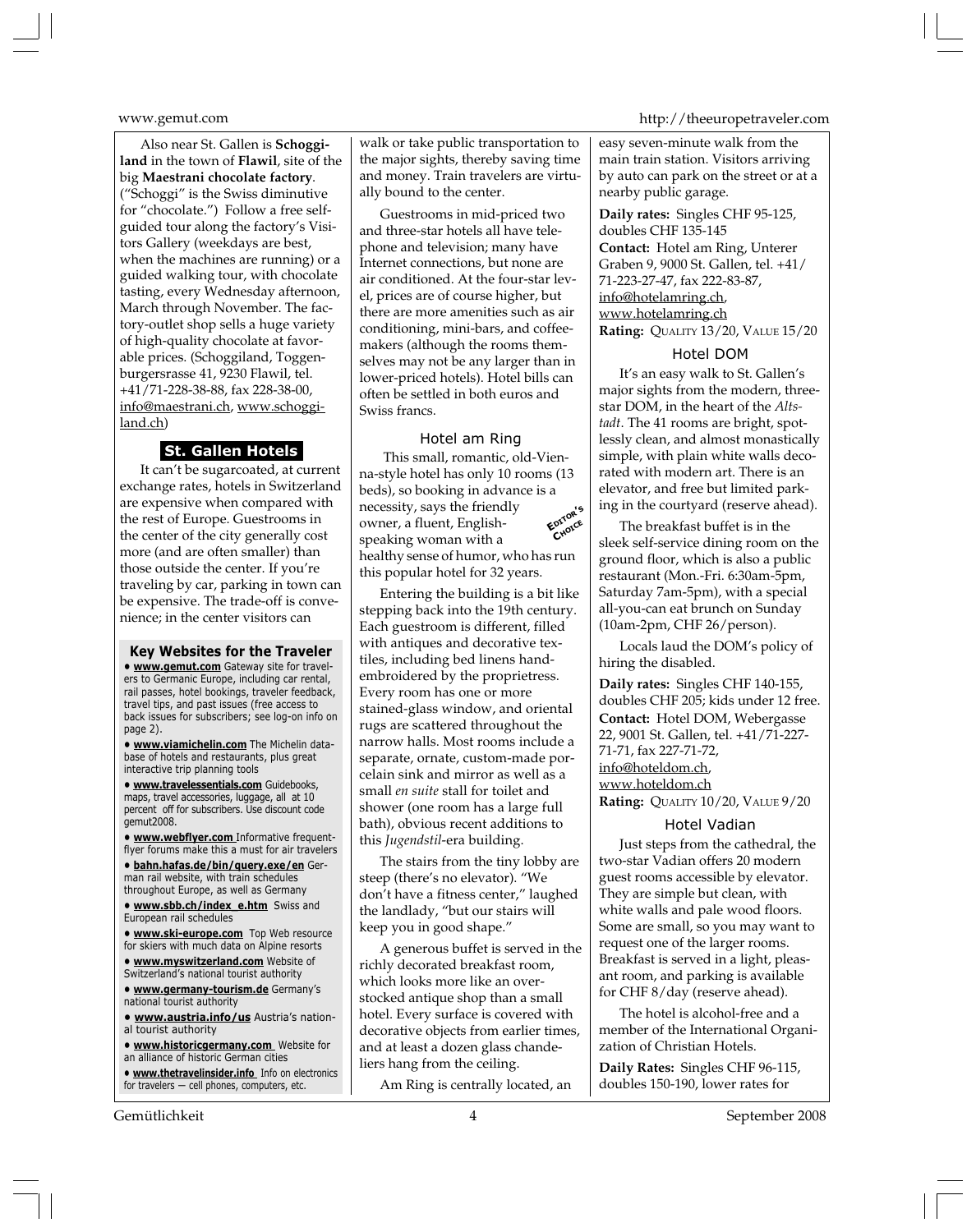http://theeuropetraveler.com www.gemut.com

room with sink in the room but shared toilet and bath in the hall. **Contact:** Hotel Vadian, Gallusstrasse 36, 9000 St. Gallen, tel. +41/71-228-18-78, fax 228-18-79, info@hotel-vadian.com, www.hotelvadian.com

**Rating:** QUALITY 9/20, VALUE 9/20

### Hotel Walhalla St. Gallen

This member of the Best Western group is across from the main rail station and thus convenient for train travelers, but only a couple of blocks from the edge of the historic city center. Though the 56 room Walhalla is in an ugly, gray seven-story building, its interior has been nicely renovated, and the staff is friendly and accommodating. The relatively small guest rooms are "modern functional" with large beds (even in single rooms), wood floors, a desk and chair, armchair, and an espresso machine. All are nonsmoking—not always the case in Switzerland, where smoking in many public places is still permitted.

At CHF 25-30/day, parking is pricey (reserve in advance).

A copious breakfast buffet is served in the restaurant, which is open daily for all meals from 6:30am-11pm. Lunch and dinner menus feature Tuscan specialties: soups, salads, and appetizers (CHF 8-28); pasta and pizzas (CHF 10.50- 29); and garnished main dishes (CHF 20-48). Most can be ordered in two sizes—as a smaller (and lowerpriced) starter or as a full portion. The Sunday breakfast buffet is popular with older locals, who spend the morning reading newspapers and lingering over coffee or cappuccino.

The hotel's next door brasserie offers several beers on tap, along with a variety of salads, including several made with Swiss smoked sausages and local cheeses (CHF 12- 21); soups (CHF 5-10); classic Swiss *Rösti* (grated-and-fried potato pancake) with ham, cheese, and fried egg (CHF 16); grilled meats (CHF 16- 33); and vegetarian dishes (CHF 11- 21). The two-course daily lunch special features a soup or salad and a

garnished main dish (CHF 15-19). **Daily rates:** Singles CHF 195-225, doubles CHF 270 (but lower prices sometimes available online) **Contact:** Hotel Walhalla St. Gallen, Bahnhofplatz, 9001 St. Gallen, tel. +41/71-228-28-00, fax 228-28-90, info@hotelwalhalla.ch, www.hotelwalhalla.ch **Rating:** QUALITY 14/20, VALUE 9/20

### **St. Gallen Restaurants**

This is a city that likes to eat well: local cheeses (in fondue, raclette, and salads); its own succulent *Olmabratwurst* sausages; *Rösti*; *Chäschüechli* (savory cheese tarts); and *Biberli* (marzipan-filled honeyspice cookies) are among the traditional specialties you'll find at restaurants, cafes, taverns, pastry shops, and street stands.

St. Gallen is especially known for its *Erststockbeizli*—"first-floor restaurants"—located on the first story above ground level in old buildings in or near the medieval city center. Originally the houses in St. Gallen were constructed on soft ground and often had to be supported by wooden poles. The ground-floor rooms on the narrow streets were dark and damp, so the best room of the house was built on the first story, where it overlooked the street and had more light. Later some of these private parlors in historic buildings were converted into cozy restaurants characterized by dark wood paneling, low ceilings with exposed wooden beams, and slightly sloping floors made of wide wooden planks. Today, they're among the best places to eat well-prepared typical St. Gallen cuisine—a secret that locals gladly share with visitors.

Restaurant prices range from budget to stratosphere, and you can find an eatery for almost every taste. At most full-service restaurants, main-dish portions are very large. Many restaurant menus list whole portions at full price and a smaller portion of the same dish for fewer francs. As elsewhere in Europe, drinks are expensive: even at small cafes and street stands, expect to pay CHF 5-7 for a half-liter of beer, CHF

3.50-5 for the same volume of soft drinks or bottled water; and at least CHF 3 for a cup of coffee. Prices for drinks at restaurants are often considerably higher.

Note: Switzerland still allows smoking in restaurants and bars. Even if you are seated at a "nonsmoking table," it might be near a "smoking" table. Your options are to move, sit outdoors, or find another restaurant.

#### Zum Goldenen Schäfli

An iron sign displaying a golden lamb hangs over the entrance to this popular "first-floor restaurant" in a 15th century butchers' guild house. Known for its old-world decor and careful preparation of local dishes, Zum Goldenen Schäfli attracts a wide range of followers from prominent local politicians to visiting tourists. **EDITOR'<sup>S</sup> CHOICE**

"Specialties from Grandmother's Kitchen"—such as *Spätzle nach Grossmutter-Art*, tiny dumplings with ham, tomatoes, onions, and cream (CHF 18.50) and grilled pork steak with asparagus risotto (CHF 25)— are among the featured dishes. This is also the place for organ meats, such as liver and kidney. The menu also offers a selection of savory soups (CHF 9.50-10.50); a variety of salads and appetizers (most around CHF 15); several meat or fish main dishes (CHF 23-54), with smaller, less expensive portions available; vegetarian meals (CHF 19-28); interesting desserts (CHF 9.50-17.50); and an extensive wine list.

Open Monday-Saturday 11am-2:30pm, 6pm-midnight; Sunday 11am-2:30pm, 5pm-11pm.

**Contact:** Zum Goldenen Schäfli, Metzgergasse 5, 9000 St. Gallen, tel.+41/71-223-37-37, fax 223-70-45, priskaschudel@gmx.ch, www.zumgoldenenschaefli.ch **Rating:** QUALITY 15/20, VALUE 12/20

Weinstube zum Bäumli Another well known "first-floor restaurant," the Bäumli serves traditional local foods in a woody old building in the city center. Among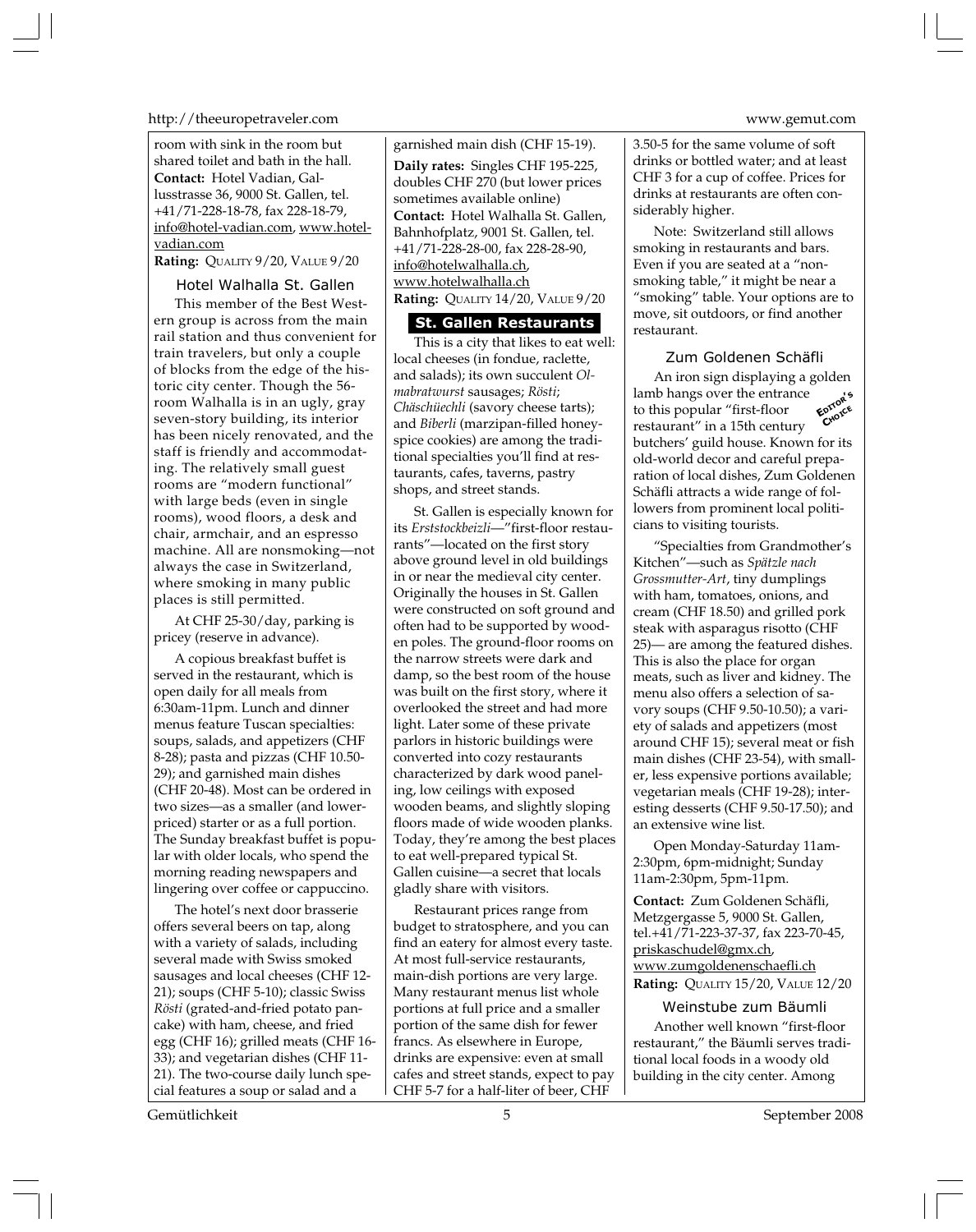the favorites are such "*Klassiker Bäumige*" dishes as fresh calf's liver with *Rösti*, and *Geschnetzeltes*, bits of sautéed veal in cream sauce (CHF 30-37).

The grilled *Olmabratwurst* is juicy but not fatty (CHF 12.80); an accompaniment of *Rösti* the size of a dinner plate is an additional CHF 7. Other grilled-meat specialties include several steaks (veal, beef, horse) with herbed butter and seasonal vegetables (CHF 32-43). Add a selection of potato dishes or pasta for CHF 7 more.

The wine bar on the ground floor is pleasant for tasting Swiss vintages. When the weather is pretty, sit at an outdoor table on the cobblestone pedestrian street and watch the world go by. Very friendly staff.

Open daily, 10am-11pm, closed during all of July.

**Contact:** Weinstube zum Bäumli, Schmiedgasse 18, 9000 St. Gallen, tel. +41/71-222-11-74, fax 222-14-33. **Rating:** QUALITY 14/20, VALUE 12/20

#### MIGROS

At the other end of the price scale, one can eat well at MIGROS self-service restaurants in several St. Gallen locations (and throughout Switzerland). A subsidiary of the giant MIGROS supermarket chain, these basic restaurants offer fresh, well-prepared food (some of it "BIO," i.e., organic) at reasonable prices.

The MIGROS on the first floor of St. Gallen's rail station serves up a soup of the day (CHF 2.20); a salad buffet (CHF 2.60/100grams); large slices of thick pizza and quiche (CHF 3.60); sandwiches (CHF 3-6); hot foods such as *Spätzle*, *Schnitzel*, and *Bratwurst* with side dishes (CHF 8- 15); and desserts (CHF 2-4)—all in a large, modern, self-service restaurant. There's even an outdoor terrace.

Open Mon.-Fri. 7am-11pm, Sat. 8am-4pm, Sun. 9am-2pm.

**Contact:** MIGROS, Hauptbahnhof (first floor), Bahnhofplatz, 9001 St. Gallen (and other locations) **Rating:** QUALITY 10/20, VALUE 16/20

### Zum Goldenen Leuen

No one goes hungry at the "Golden Lion." The *gemütlich* atmosphere within this 400-year-old, half-timbered building seems a perfect fit for the hearty beer-tavern fare and the Leuen's own "huusbraui"-label microbrews. Don't miss the famous *Chäschüechli* (cheese cake), rich, round, individual cheese tarts—plain, with mushrooms, or flavored with bacon, onions, and garlic (CHF 4.10-4.30). One of these savory tarts is the perfect accompaniment to any of the half dozen or so kinds of fresh draught beer (CHF 6.2/half-liter, smaller portions served, too).

Other menu selections include green salads (CHF 7-10) and maindish salads full of meat and cheese (CHF 18-19); meaty sandwiches on a choice of buns (CHF 7-13.50); and a different daily special—in small, medium, or large portions—Monday through Saturday (CHF 10.50-25).

Open Mon.-Thurs., 9am-midnight; Fri. 9am-1am; Sat. 9am-6pm.

**Contact:** Zum Goldenen Leuen, Schmiedgasse 30, 9004 St. Gallen, tel. +41/71-222-02-62, fax 230-34-64 **Rating:** QUALITY 12/20, VALUE 13/20

Don't leave St. Gallen without tasting the local *Olmabratwurst*, grilled thick veal-and-pork sausages served at street stands "*mit Bürli*" (in a crusty bun) or in restaurants with a side dish of *Rösti*. Join the queue at the outdoor counter of **Metzgerei Gemperli**, on the corner of Schmiedgasse and Webergasse in the *Altstadt*, to buy *Olmabratwurst* and other classic local sausage— hot from the grill. Or try the excellent sausages at **Reitmann Traiteur** (Marktgasse 3). "Just don't order mustard or ketchup with them, or you'll identify yourself as a tourist," advises a local resident.

Cheese fondue is another classic Swiss dish that is especially good in cool weather. Try **Fondue Beizli Neueck** (Brühlgasse 26) or **Fondue Silvesterschlaus** (Sonnenstrasse 5).

For those with a sweet tooth, another "must-taste" local specialty

www.gemut.com http://theeuropetraveler.com

is *Biber* (or *Biberli*)—soft honey-spice cookies filled with marzipan and made in several shapes (hearts, bears, etc.), or formed in special molds that create beautiful designs on top. Find these and other St. Gallen temptations at **Confiserie Roggwiller**, an elegant pastry shop and tea room in the *Altstadt* (Multergasse 17, www.roggwiller.ch). Or go to **Beck-Beck** bakery and pastry shops at several locations (Multergasse 18, Langasse 7a, and Bruggwaldstrasse 1) for another good selection of St. Gallen cookies, cakes, and pastries, including *Biberli* and *Birnweggen*, a Swiss pastry similar to a large Fig Newton (www.biberhus.ch).  $\mathbf{M}$ 

# *MUNICH Continued from page 1*

be pointed out that, though beer is the main attraction, these are not places to get drunk and rowdy. They're tree-shaded gardens where Germans go to relax with friends and family, sip a freshly brewed beer, discuss the news, gossip, and reminisce.

At most beer gardens (and at the annual Oktoberfest), beer is traditionally served in a one-liter glass or stoneware mug, known as a *Masskrug* (tankard) or simply *Mass* (a "measure"). However, *Wiessbier* or *Weizenbier* (white beer, brewed with wheat) is almost always served in special tall, half-liter glasses, narrow at the bottom and bulbous at the top. Other types of beer can be ordered by the half-liter, considered a "small beer" by beer-loving Bavarians.

Many restaurants and taverns specialize in beer from just one of Munich's six big breweries: **Augustiner**, **Hacker-Pschorr**, **Hofbräu**, **Löwenbräu**, **Paulaner**, or **Spaten-Franziskaner**. Others are outlets for excellent beers brewed elsewhere in Bavaria: **Ayinger**, **Andechser**, **Schneider**. Most are decorated in typical Bavarian style, with rustic wooden tables and chairs, wooden wainscoting, blue-and-white linens (the colors of the Bavarian flag), and waitresses in dirndls.

Gemütlichkeit 6 September 2008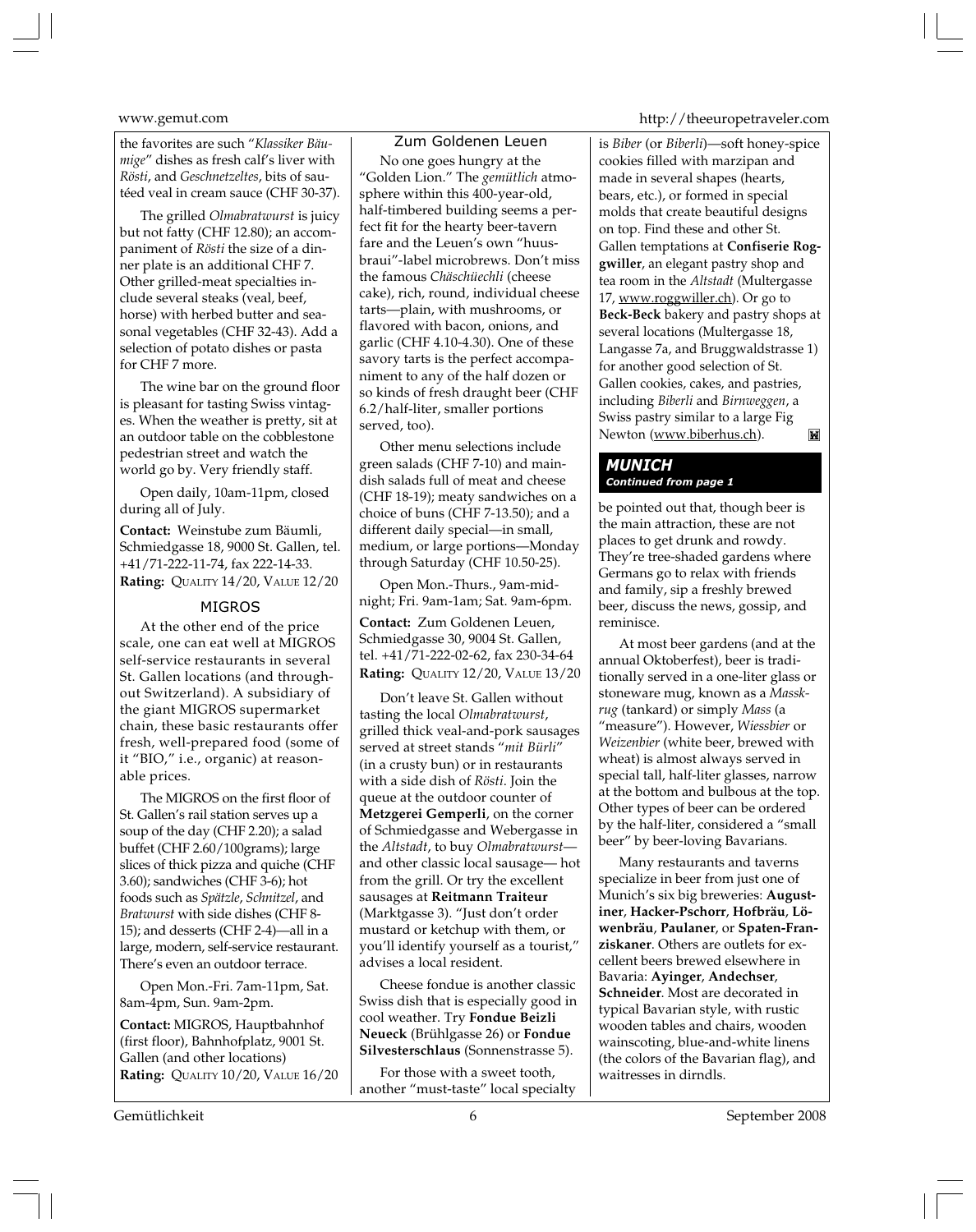#### http://theeuropetraveler.com www.gemut.com

The several restaurants associated with the Augustiner brewery are known for good food. My favorite (and that of many Münchners) is the **Augustiner Grossgast-**<br>**EXPLOSE THE AUGUST OF CHOICE**<br>**STATED** in the pedestrian **stätten** in the pedestrian zone between the Marienplatz and Karlstor/Stacchus, and easily identified by the many outdoor tables (in good weather) and the name "Augustiner Bräu Ausschank" in oldfashioned lettering on the beer-hall side of the stone building. The interior is almost grand with a worn but ageless elegance defined by high vaulted ceilings, dark wood paneling and furnishings, and walls hung with antlers and faded prints of Bavarian scenes.

The lengthy menu offers traditional Munich dishes such as grilled *Bratwurst* (pork sausages) with mashed potatoes and vegetables (**E**6); *Sauerbraten* (marinated, potroasted beef) with red cabbage and bread dumplings (**E**12); and grilled *Schweinehaxe* (pork knuckles or hocks) with potato dumplings and sauerkraut (**E**13); as well as daily specials, both meat and vegetarian (**E**6-12). The menu also lists five kinds of soup (**E**2.70-3.80); light, cold dishes, including several salads (**E**5- 11); sausage and cheese platters (**E**4.50-9); smaller portion meals "for seniors and children" (**E**3.65-9); and five types of Bavarian desserts (**E**2.60-8), in addition to a separate menu for ice cream concoctions. Look for seasonal specials such as fresh asparagus in May and June and wild game in autumn and winter. Augustiner beers, both *Helles* (pale) and *Dunkles* (dark), are, of course, fresh from the tap (**E**3.10 for half-liter, **E**6.20 for one-liter).

The adjacent "Augustiner Restaurant" (separate front entrance to the building) has the same menu and same prices, with the meals served in dining rooms more upscale in decor: white table linens, fancier light fixtures and ceilings. Seating is also available in an enclosed courtyard resplendent with baroque and rococo decorations. (Augustiner Grossgaststätten—also known as

Stammhaus zum Augustiner—beer hall, restaurant, and beer garden, Neuhauser Strasse 27, on the pedestrian street; tel: 23-183-257; www.augustiner-restaurant.com; daily 10am – midnight.)

Other Augustiner establishments are also held in high regard, and two of them are among Munich's largest beer gardens. Don't let that deter you, however, the food, beer, and ambience are typical Münchner, and you're far more likely to be sitting next to a table of Bavarians than a tour group.

The **Augustinerkeller**, one of central Munich's most attractive beer gardens, has seating for as many as 5,000. For a summer snack (enough for a light meal), try the *Radi-teller*, a large white radish thinly cut into a tumbling spiral, rye bread spread with butter, sprinkled with chopped chives, and paper-thin cured ham (**E**8.50). Or go for the *Obatzda*, a Bavarian specialty of camembert-style cheese, butter, onions, and paprika, all mashed together and spread on bread (**E**6.80). Other traditional Bavarian dishes, both hot and cold, round out the menu, with plenty of choices for different tastes and budgets (**E**7-12). As in any beer garden, if the weather turns bad just retreat to the indoor section, a dry haven from any passing storm. (Augustinerkeller, Arnulfstrasse 52; tel: 59- 43-93; daily 10am – 1am)

With room for 8,000 people, **Königlicher Hirschgarten** (Royal Deer Garden) is probably Europe's largest beer garden. Even so, its rambling spaces, shaded by towering chestnut trees, feel much smaller. There is also a cozy indoor restaurant. Several food stands offer typical Bavarian fare, including the popular *Steckerlfisch*, grilled whole fish on a stick. The nearly 100-acre park, a former hunting ground for the nobility, contains a large fenced enclosure for a herd of friendly deer. (Königlicher Hirschgarten, Hirschgarten 1; tel: 17- 999-119; www.hirschgarten.de; daily 10am – 11pm)

More fine draught beer can be

found at **Augustiner am Dom**, next to the landmark Frauenkirche downtown. Daily lunch specials are **E**5.90 to 7.70, and other main dishes range from **E**5.50-14. Choose something from the large selection of sausage plates, for which the restaurant is well known (**E**6-10.50). (Augustiner am Dom, Frauenplatz 8; tel: 23-23- 84-80; www.augustineramdom.de; daily 10am - midnight)

Nearby **Andechser am Dom** features beer from the **Kloster Andechs** brewery south of Munich. Known for its cuisine and rich decor, the restaurant serves up such dishes as potato-mushroom cream soup (**E**4), roast duck with red cabbage and potato dumplings (**E**14.50), and classic Bavarian *Dampfnudel* (steamed yeast dumpling) with vanilla sauce (**E**4.50). (Andechser am Dom, Weinstrasse 7a, tel: 29-84-81; www.andechseramdom.de; daily 10am – midnight)

Munich's **Hofbräuhaus** is surely the world's most famous beer hall. Founded as a brewery for the royal court in 1589, today it attracts tourists from around the globe. But many Münchners enjoy going there, too. The ground floor is noisy and boisterous, with an oompah band, foaming beer served in liter mugs, and more foreigners than locals. To avoid the hustle and bustle, ascend the wide stone staircase to the first floor, where it is much quieter, with warm wooden wainscoting, intimate alcoves, white linens, friendly waitstaff, and locals reading newspapers while sipping a beer. There's also a pleasant garden in the building's courtyard. The reasonablypriced menu offers a good selection of well-prepared Bavarian dishes: soups (**E**2.60-3.60); salads (**E**2.30-9); cheese and sausage cold platters (**E**5-9); hot sausage specialties from the restaurant's own butcher (**E**4.40-7.30); main dishes (**E**5-11); several classic Bavarian desserts (**E**3.20-4.80); and excellent Hofbräu beer (**E**6.60 per liter). (Hofbräuhaus, Platzl 9; tel: 290-13-60; www.hofbrauhaus.net; daily 9am – 11pm) **EDITOR'<sup>S</sup> CHOICE**

It's a Munich tradition to eat a